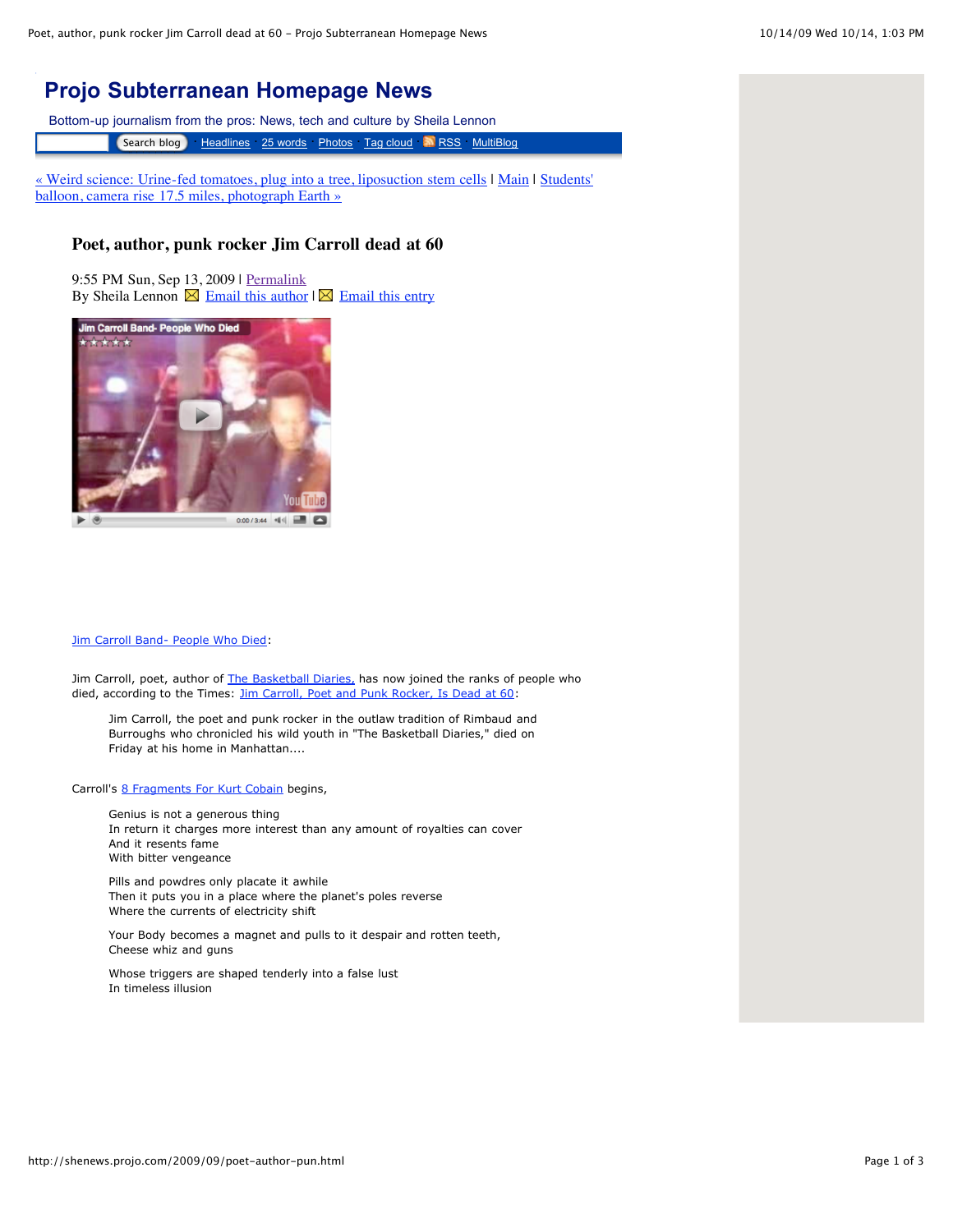

*Photo/ Ray Lego, Cut the Fat films Jim Carroll, author of The Basketball Diaries, in 1998. He gave a spoken-word performance at AS220 in Providence in 2001.*

[Cassie Carter,](http://www.catholicboy.com/cassie.php) whose site, [catholicboy.com](http://www.catholicboy.com/) celebrates Carroll's [other hit,](http://www.youtube.com/watch?v=pdftnLhRCuQ) wrote her master's thesis on Carroll, and [About Jim Carroll](http://www.catholicboy.com/intro.php) there is informative and linkful.

Carroll wasn't someone you'd expect to live into old age. He looked pretty awful in this 2007 photo of [Jim Carroll by David Shankbone](http://commons.wikimedia.org/wiki/File:Jim_Carroll_by_David_Shankbone.jpg).

*"I was a Catholic boy, redeemed through pain, not through joy..."* -- Jim Carroll

BOOKMARK **F** SQ **F** 

**Tags [Jim Carroll](http://news.beloblog.com/cgi-bin/mt/mt-search.cgi?blog_id=758&tag=Jim%20Carroll&limit=20)** [obit](http://news.beloblog.com/cgi-bin/mt/mt-search.cgi?blog_id=758&tag=obit&limit=20)

Name:

**Leave a comment**

| Email:                       |
|------------------------------|
| URL:                         |
| Remember personal info?<br>ы |
|                              |
|                              |
|                              |
| Captcha:                     |

Type the characters you see in the picture above.